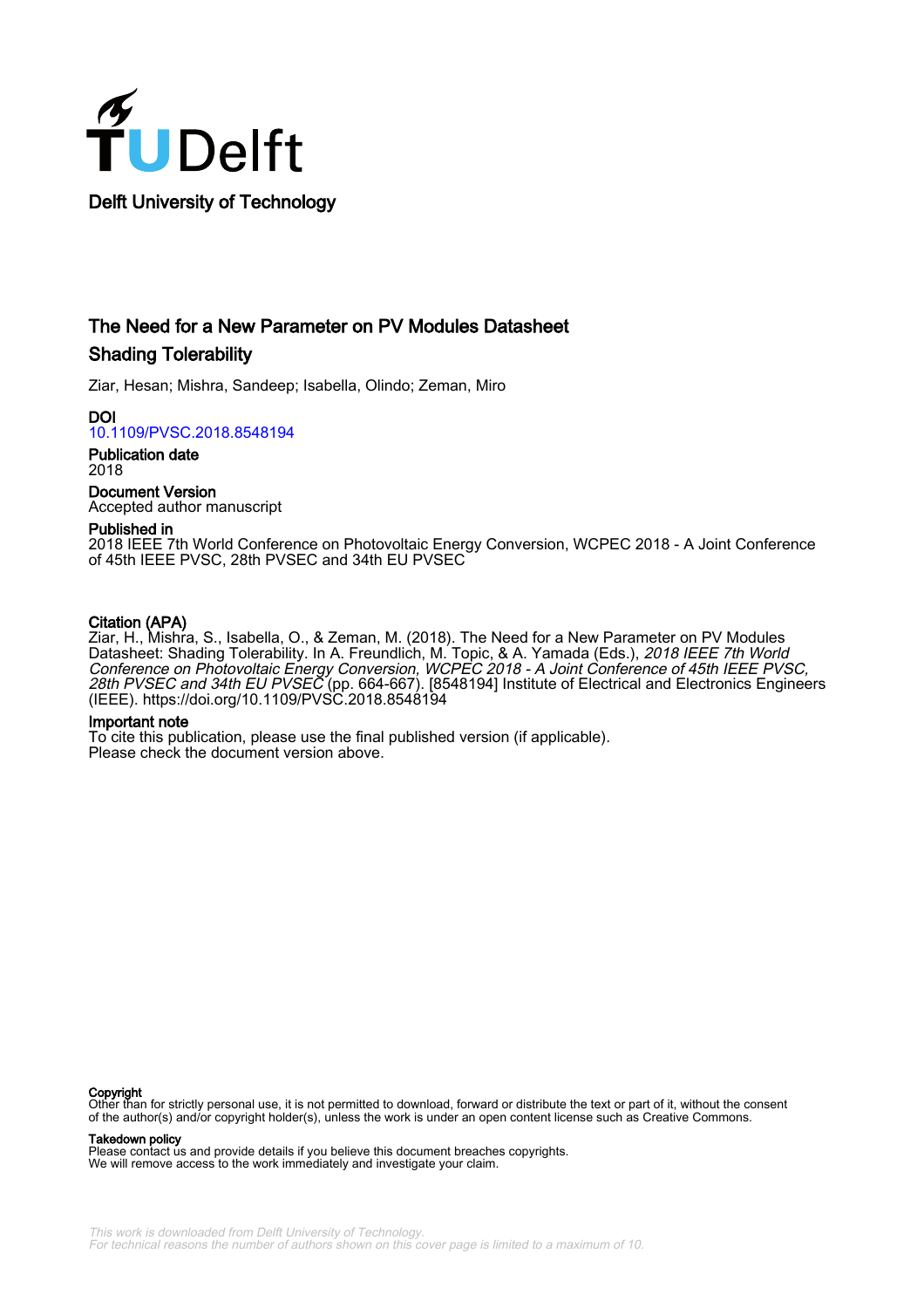# The Need for a New Parameter on PV Modules Datasheet: Shading Tolerability

Hesan Ziar, Sandeep Mishra, Olindo Isabella, and Miro Zeman

Delft University of Technology, PVMD Laboratory, EKL, P.O. Box 5053, 2600 GB Delft, the Netherlands

*Abstract* **— This paper suggests a measurable parameter, the so-called Shading Tolerability (ST), to be added on PV modules datasheet. Using this parameter, PV modules can be compared and classified regarding the ability to oppose shading effects. The parameter is extracted based on mathematical and probability analysis, then measured using a Large Area Steady State Solar (LASSS) simulator. Outdoor measurements proved a correlation between ST and Performance Ratio (PR) of PV modules. ST was also found to be independent of the ambient temperature, which indicates that it is a characteristic parameter of a PV module. Finally, a selection map for PV module installation at different climate conditions based on ST and temperature coefficient for maximum power (γ) is presented.**

*Index Terms*— **Photovoltaic (PV) module, shading tolerability (ST), partial shading, temperature coefficient, selection map**

#### I. INTRODUCTION

As the goal of the PV industry is to push forward the mindset of the energy society to the concept of "PV everywhere" [1], PV modules are going to be increasingly installed in urban areas. In such a situation, next to moving clouds, PV modules will be more frequently subjected to shades projected by any possible object such as side trees, chimneys, flying birds, and so on. How can a PV designer or installer company distinguish the better performing PV module under non-uniform irradiation condition?

Most PV module manufacturer claim the superior performance of their products in shading condition by qualitative terms. Terms such as: better shading response [2], outstanding low light behavior [3], etc., are being used in PV modules datasheet. However, these general qualitative terms may not help the designer or installer to select the most suitable module for a specific location. On the other hand, a quantified parameter, a number, which classifies PV modules in terms of shading tolerability (ST), can be more meaningful. Therefore, we believe that there is a need for a new parameter on PV modules datasheet to address this issue. The establishment of such a parameter is the goal of this contribution.

#### II. THEORETICAL DEFINITION OF SHADING TOLERABILITY

After decades of research on PV systems [4], the random nature of shading profile on PV systems has been the major obstacle in the quantification of shading tolerability. Therefore, in a framework of probability laws, the following formula is suggested for PV module shading tolerability [5]:

$$
ST_{\scriptscriptstyle (i,c)}\!=\!\frac{1}{P_{\scriptscriptstyle mod\_mpp}}\sum_{\scriptscriptstyle k=1}^{k=i^c}P_{\scriptscriptstyle k}\!\left(\frac{1}{i^c}\right) \hspace{1.5cm} (1)
$$

where  $ST_{(i,c)}$  stands for shading tolerability. *c* and *i* are the total number of PV cells (within the module) and irradiation levels, respectively.  $P_k$  corresponds to the MPP at each shading profile (in W), while  $P_{mod\_mpp}$  is the maximum power of PV module (in W).  $P_{mod\_mpp}$  normalizes the value of mathematical expectation and makes it possible to compare PV modules with different rated powers. Mathematically, the PV module which gains higher value from  $(1)$ , acts better at shading.

One of the remarkable outcomes of this analysis is that ST of a PV module is inversely proportional to the factor of  $(n+1)$ , where *n* is the number of series connected PV cells in a module. Besides, the shading vulnerability is independent from number of PV cell parallel strings within the module. Results can also be extended to array level.

#### III. EXPERIMENTAL RESULTS

To validate our study, long-term experiments were accomplished both indoors and outdoors. For covering a wide range of PV markets, various PV modules were selected and tested indoor using an EternalSun Large Area Steady State Solar (LASSS) AAA-class simulator and each module was tested under 64 shading profiles (see Fig. 1). Studies proved that these 64 shading profiles are decent representatives of all possible shading conditions. Thirteen PV modules have been tested so far in the PVMD laboratory. Table I shows the results of indoor test, the corresponding measured ST values, and the suggested shading classes. Results showed that the number of bypass diodes, cells size and shape, and technology of a module are not always a valid measure for shading tolerability.

From Table I, PV modules #3, #6, and #10 belonging to different ST classes were evaluated outdoor. Modules were separated into two identical groups and installed on two locations as close as possible. One location was mostly sunny during day-time while the other one was frequently shaded by side objects. Performance Ratio (PR) of the modules were measured for 12 days. Results showed that modules which had performed better at indoor ST test kept on providing higher output at on-field outdoor measurements. Moreover, the ratio of differences of the measured outdoor PR values are surprisingly close to the ratio of differences of the obtained indoor ST values.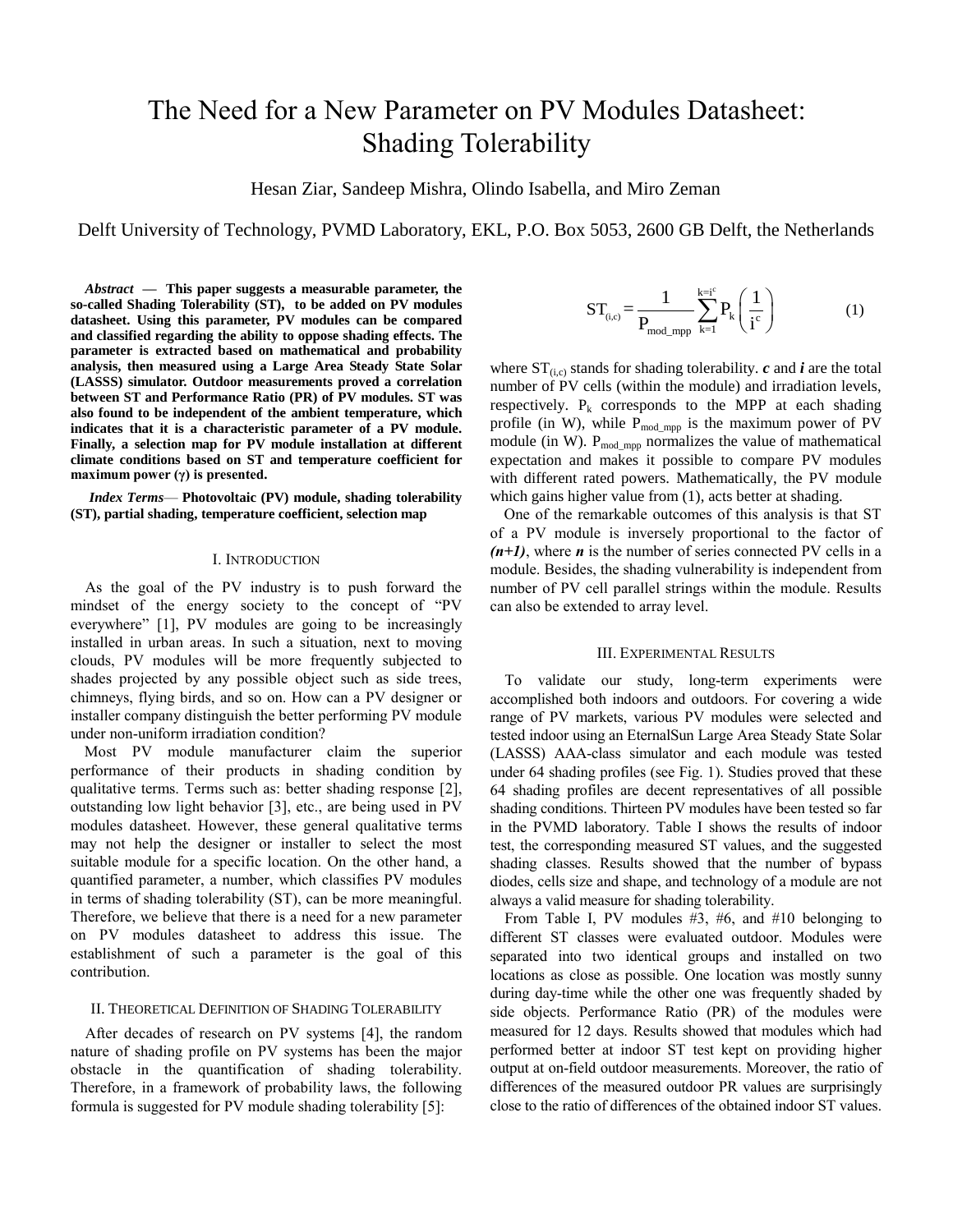

Fig. 1. Indoor experimental setup for testing shading tolerability along with 64 shading profile codes from 000000 to 111111. The depicted module under test (#4, see Table I) has 54 cells and is divided into 6 sections. The shading profile with code 010000 is shown in the picture (red-highlighted rectangle). In this respect, sections 1, 2, 3, 4, and 6 are about to receive rated irradiation (1000 W/m<sup>2</sup>) while section 5 is shaded and receives 250 W/m<sup>2</sup>. The shading object for this specific module shades simultaneously 9 cells [5].

Furthermore, four different PV modules of different technologies were tested for its ST at three different ambient temperatures (see Fig. 2). It was found that the change in ST with temperature was not much significant. On an average, the percentage deviation of the ST at higher ambient temperatures from that at 25 °C was only 1.14%. The average change in ST with temperature was 0.07 %ST/°C. Therefore, it can be concluded that the ST of a PV module is independent of the ambient temperature and can be treated as its characteristic parameter.



**Fig. 2.** Indoor experimental results for shading tolerability at ambient temperatures of 25 $\degree$ C, 30  $\degree$ C and 35  $\degree$ C. The module number in the figure correspond to the number of PV module as shown in Table 1.

#### III. DISCUSSION ON THE SIGNIFICANCE OF THE SHADING TOLERABILITY PARAMETER

The defined shading tolerability ST could be very useful in PV engineering. Our previously published paper [5], theoretically and experimentally proved that the indoor measurement of ST is enough to know and compare the performance of modules in outdoor shading conditions. Therefore, the randomness of the shade and its profiles is not an issue anymore and module manufacturers can have their modules tested using this explained measurement procedure.

For each tested PV module, shading tolerability was manually determined in less than 6 hours. Consequently, it is industrially feasible to perform ST test on a single or couple of modules which are randomly selected from an identical group of modules. In this way, for a small amount of energy consumed within six hours (or much less), a substantial extra energy will be extracted from the sun during the PV system lifetime by selecting correct PV modules. It is thus suggested to add ST on photovoltaic modules datasheet as a benchmark to distinguish PV modules regarding shading tolerability.

Here it has been experimentally proven that the new defined parameter, ST, is independent from measurement temperature. In other words, ST and temperature coefficient  $(\gamma)$  are independent, making possible to categorize PV modules in a ST-γ map for appropriate selection (see Fig. 3).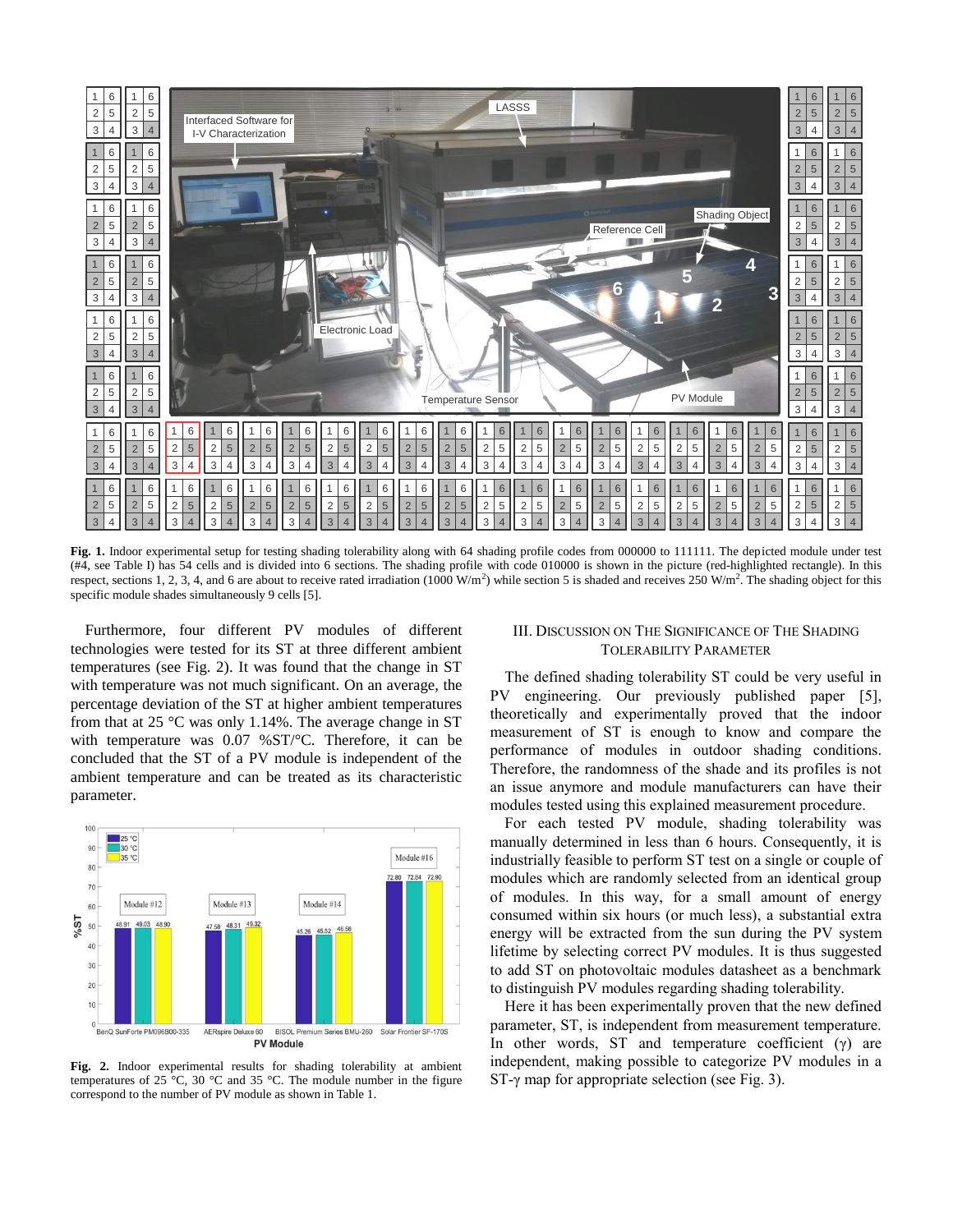

**Fig. 3.** Selection map for different technologies of PV modules based on their Shading Tolerability and Temperature Coefficient. The vertical dash-dotted lines correlate cloudiness to ST values. The horizontal dash-dotted lines suggest climate boundaries compatible with PV modules temperature coefficient values. The numbers in the figure correspond to the number of the PV modules as shown in Table I.

ST, together with  $\gamma$  of the PV modules, can significantly help designers to select the best module for different installation locations. Along with the shade classes discussed above, the selection map also makes use of temperature classes for PV modules. This was based on the datasheet information of several PV modules of different technologies that are currently available in the market and are under production. The boundaries for cloudiness and temperature conditions for a given location were based on climate classification systems used in meteorology [6, 7]. Thus, it is possible to select an optimal module for a PV system simply by knowing the technical specifications of the PV module along with the meteorological conditions of the installation locations.

#### V. SUMMARY

PV modules are being installed everywhere and are prone to shading more frequently. Currently, there is no quantitative way to compare PV modules in terms of shading tolerability. Therefore, we suggest ST which is a new measureable parameter for photovoltaic modules datasheet and has the potential to be industrially applicable. Using this parameter, PV modules can be compared and rated based on their performance at shading. Moreover, the established selection map can help designers to increase the yield of their system and, subsequently, reduce the cost of electricity which would help to accelerate the growth of the PV industry.

#### **DISCLAIMER**

Results presented in this work strictly concern the individual photovoltaic modules available and tested in the PV Laboratory of the PVMD group of TU Delft. The performance of such modules might not reflect that of similar or updated modules from the same brand and/or under different circumstances.

#### **REFERENCES**

[1] A. Smets, Closing session speech at EUPVSEC, Amsterdam, The Netherlands, 2017.

[2] "First solar technology advantage brochure," First Solar, Tempe,AZ, USA, 2015, pp. 1–7.

[3] "Multisol P6-54 series datasheet," Scheuten, The Netherlands, 2010, pp. 1–2.

[4] G.K. Singh, "Solar power generation by PV (photovoltaic) technology: A review," *Energy*, 53 pp. 1-13, 2013.

[5] H. Ziar, et. al., "Quantification of Shading Tolerability for Photovoltaic Modules." *IEEE J. Photovolt.*, vol. 7, no. 5, pp. 1390– 1399, Sep. 2017.

[6] World Weather Organization, "Definition of Oktas." 2018.

[7] M. Belda et. al., "Climate classification revisited: From Koppen to Trewartha." *Climate Research*, vol. 59, no. 1, pp. 1-13, 2014.